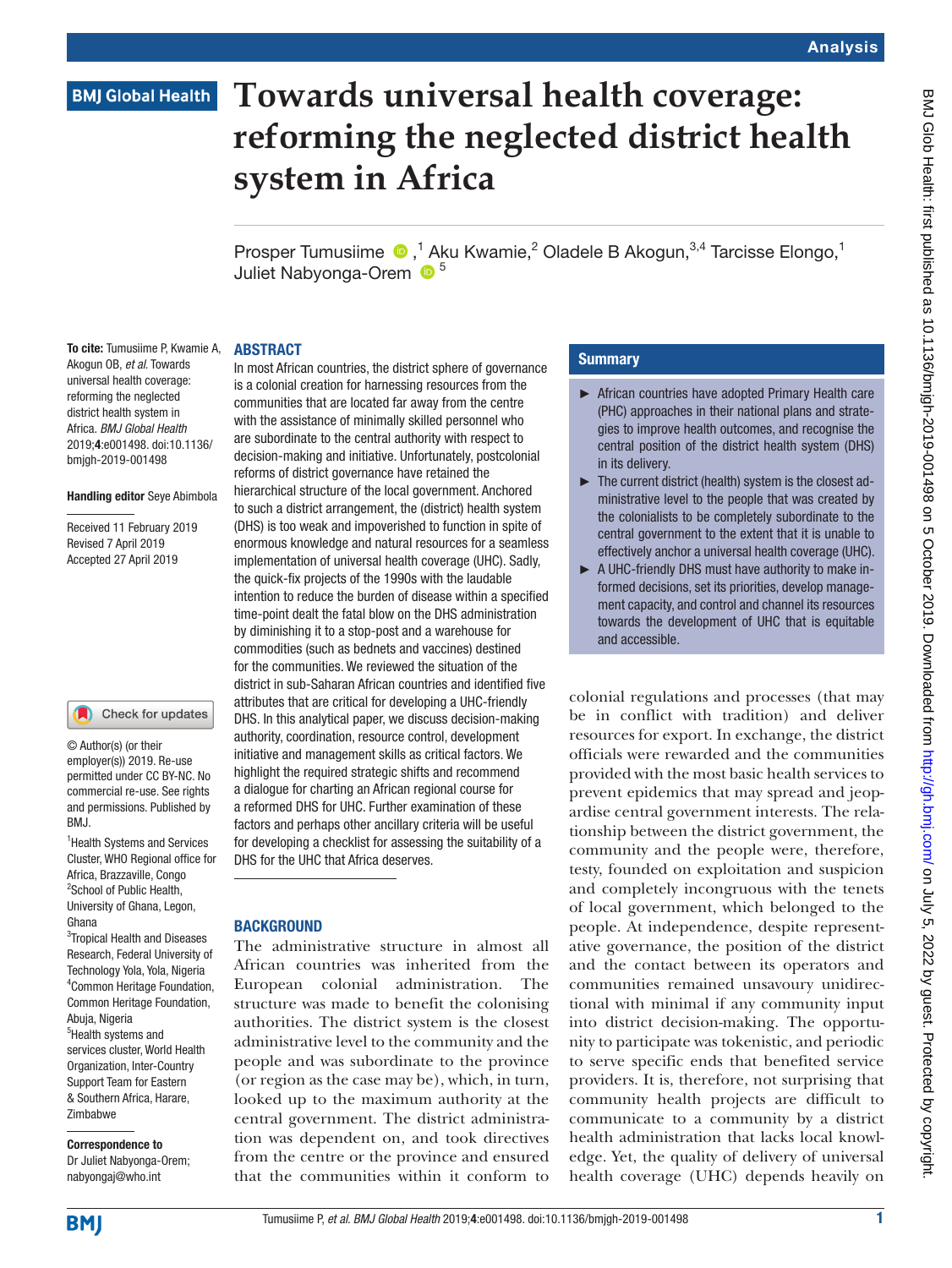the district health system (DHS) being the closest admin-istrative organ to the community.<sup>[1](#page-4-0)</sup>

It is gladdening that proceedings from recent conferences indicate that the critical role of the DHS in PHC delivery is receiving more attention and the consensus that it is the route towards the delivery of PHC and the realisation of the UHC. $^{1-4}$  Perhaps an understanding of the typical African district system will be useful for appraising the anomaly in the current district governance and its capacity to anchor the HS that will deliver UHC.

The African equivalent of district governance before colonial administration would be a collection of communities that are contiguous, related to a common ancestor, speaking the same dialect, with similar values, norms, rituals and taboos to the exclusion of others. The African district system is often referred to as a clan. Such a traditional district had rules and processes of enforcement and was a coordinate to others, not subordinate to them. In spite of the African community becoming a global one, some of the features are self-evident in urban towns in form of communal neighbourhood security watch, access road-making, garbage and gutter cleaning. These attributes are important considerations in reforming the current district system before it can be expedient for the implementation of UHC.

Our article is an analytical appraisal of the district (health) system in colonial times, its current relevance and usage in many sub-Saharan African countries and an examination of the necessary attributes for a UHC-friendly district system.

### Unpleasant origin, relevance and neglect of the district (health) system

As mentioned earlier, the district system is not typical to African traditional state administration.<sup>[5](#page-4-1)</sup> The district system preceded the colonies and was only formalised during the colonial administration. $6$  The district is probably the first in the slave supply chain management process, where captured slaves were assembled and counted before movement to the coastal towns and shipment. Most of these departure centre-points later served as national headquarters for the colonial administration. The origin of the district system unto which UHC rests has, therefore, not been pleasant to the communities and the population and until it is reformed, the vestiges of the exploitative nature of its original design will continue to dog the steps of PHC delivery.

As the peripheral end at the chain of authority, the district government has never had the autonomy to decide or plan. The only freedom the district administration ever had was the liberty to agree with 'orders from above' that must be carried out with diligence and minimal regard to the local knowledge. Another colonial feature of the district that had subsisted was the irony of taking resources from the district and then allocating left-over from the central, and the provincial administration to it.<sup>[7](#page-5-0)</sup> It was convenient for the postcolonial administrations to keep the structure while attempting to reform it by conceding token authorities to it in the guise of decentralisation and federalism but retaining the authority to harness the resources to the centre, returning pittance to the district but expecting them to effectively implement policies. And when this fails, the alternative is to bypass the district for a quick-fix strategy, which further weakens the system.

In most countries, the districts (or local governments) sensu stricto, is the level in the health system (HS) where policies that the central government formulates are operationalised. The DHS is responsible for the PHC services provided through health facilities and coordinating community health-related activities through outreach services.<sup>[8](#page-5-1)</sup> Although at the bottom of the pie in resource allocation, the district remains at the top of the pyramid in terms of its relevance to health service delivery.

The Millennium Development Goals (MDGs) that aimed at radically diminishing the health impact of specific diseases, such as HIV/AIDS, and address maternal and child health conditions reduced the district to a stoppost to the communities and a warehouse for commodities. The DHS lost its relevance with respect to planning healthcare service provision. As the district descended to a state of neglect by central authorities, it dragged the DHS down with it. Campaigns replaced routine health facility-based service provision (as health-workers' salaries were unpaid for months on end), seasonal health evangelism for such services as cataract removal became the norm, just as health education, advocacy and community mobilisation by itinerant provincial city-based personnel replaced the village health teams in local knowledge advisory. Central-based and province-based personnel made 'training' of peripheral health personnel a continuing and ready excuse for earning extra income from funding agencies. No wonder then that the MDGs, although, deep and far-reaching were not deep-seated enough to sustain beyond the project cycle. $910$  The district administration and its HS, finally, collapsed and is currently in need of resurrection.

The historical vestiges of top–down control inherited from colonial traditions have been maintained, and are a far cry from the required horizontally networked DHS that is required for  $UHC<sup>11</sup>$  A professionally managed DHS will attract private sector investment by its performance.<sup>[12](#page-5-4)</sup>

The success of the Sustainable Development Goals will depend on its tenacity and root within the community and its firm rooting in the DHS. UHC that is planned atop of a neglected district (health) system is bound to fail from the onset. The district government that will carry through an effective UHC will have specific sustainability features and attributes for decision-making authority, coordination, resource control, development initiative and managerial skills, which we briefly discuss in the following sections.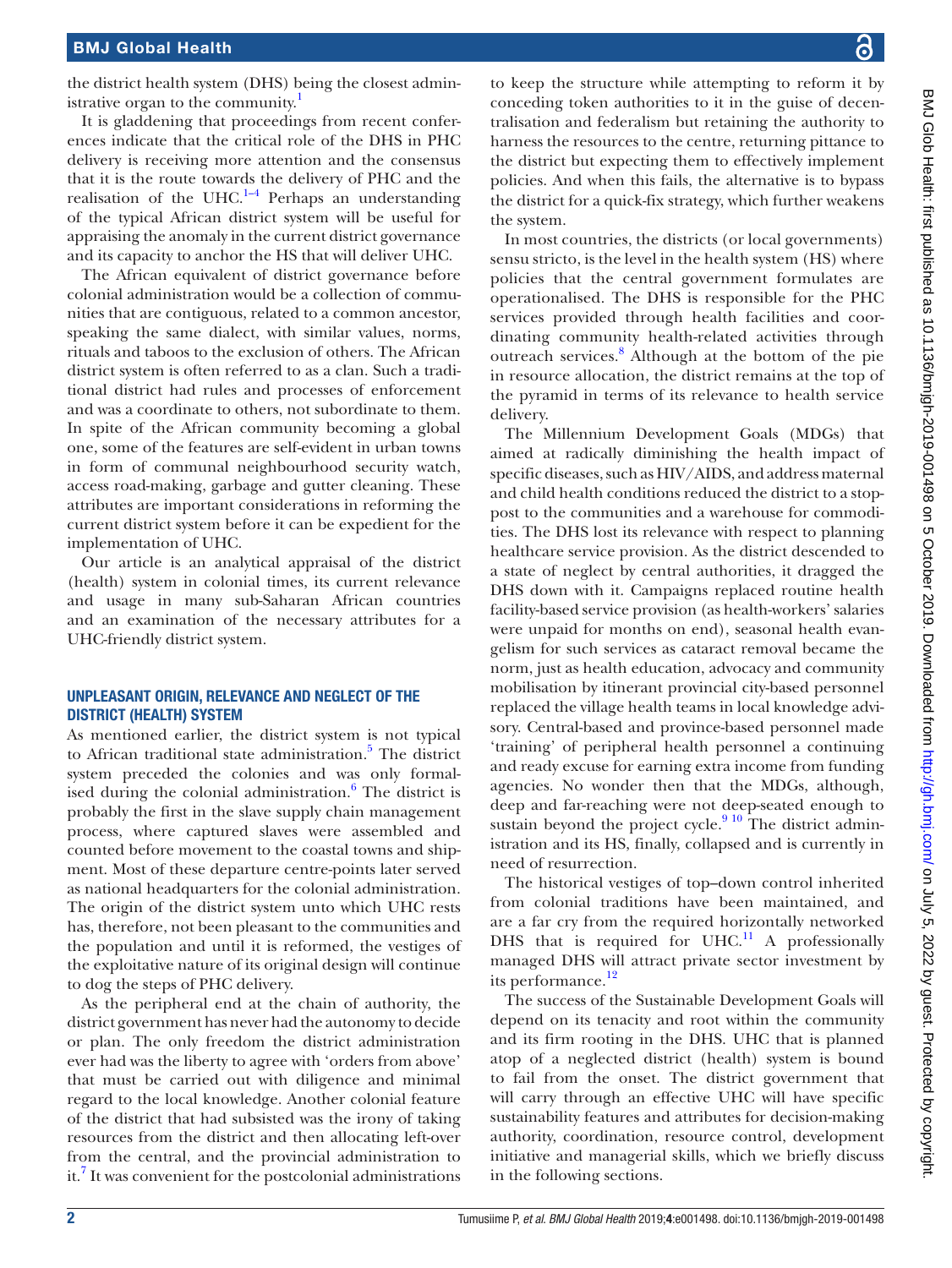#### Decision-making authority

The subordinate nature of the district and its HS must give a way to a district administration that is able to use data collected from the district to make decisions. The local government should be the primary level of not just data collection as is the case presently but of decision-making based on the evidence, it has collected. The personnel that are employed at the local government should be as qualified as those working at any other sphere of government in terms of skills and competence to make evidence-informed decisions. Such an arrangement will require investment in district personnel to enable skills for defining health problems, data collection and analysis, and designing programmes. This will contribute to the development of a surveillance technique that can generate evidence that will be well understood to the extent that any emergency will be prevented at this level before it draws global attention. The current arrangement where the authority to plan, procure, store and distribute is made outside the district will be antithesis to a healthcare that is universal, that is, equitable and that harnesses all resources for healthcare including the traditional healthcare practitioners. African countries must accord the district the autonomy to decide on the fundamental issues of the community, and avoid the current order of professional precedence in health. Unfortunately, the current state of affairs is varying capacity at the decentralised levels and even for national-level to provide an effective stewardship function of oversight and support, particularly in contexts of mushrooming numbers of districts (an increasing feature in many countries, often for political reasons). In order to realise this, a skilled and equipped district health team, which embodies, public health, surveillance, epidemiology, health management, planning, environmental health and administration skills, needs to be in place. Consideration for the required skills could be addressed through recruitment, provision of tools and guides, on job training, supportive supervision and mentoring approaches, which model resourcefulness and reflexive practice.<sup>13</sup> Additionally, close collaboration needs to be fostered between ministries of health and training schools to ensure that the required skills are well addressed in preservice training.

A proactive, liberalised, participatory and community-oriented problem-solving and innovation process will make the districts to deliver.<sup>14–17</sup> Unfortunately, the voice of communities has been little heard. Active collaboration between communities and programme staff needs to be promoted to the extent that they are not mere recipients of services but play a significant role in the planning, resource mobilisation and implementation of the programme of which they are also beneficiaries. While policies guiding community participation do exist, in practice, there appears to be little implementation. The role of community participation appears to be limited to the provision of information to research and programmes, or even labour in building facilities; rarely is this participation extended towards shaping policy

meaningfully[.18](#page-5-7) Among the reasons that partly explain this anomaly is predominance of 'expert' perspectives of policy-makers, managers and frontline staff guiding the influence on PHC delivery, $\frac{19}{19}$  the lack of recognition of community structures and how they interface with the formalised HS, insufficient resources allocated to community-based accountability initiatives, as well as lack of community capacities to hold service providers to account.<sup>20 21</sup> Some of the prerequisites for effective participation of communities include the existence of community structures, allocation of resources (funds and time) to allow for participation and relationships built on mutual trust between health managers and providers with formal and informal community leaders.<sup>21</sup> Indeed, experiences from Zimbabwe have demonstrated better performance on PHC in a set of clinics where community interests were well represented.<sup>[22](#page-5-11)</sup>

#### Coordination, penetration and sustainability

The neglect of the district and the subordinate relationship with the central and provincial administration has led to diminutive input into the development of local communities. The complete dependence of district officials on provincial authorities for decisions in itself has weakened the provinces since data for development are collected at the district where they are hardly used for decision-making. A UHC-friendly district will have its development agenda independent but in coordination with the other districts and in harmony with the province.

A UHC-friendly district (health) system will provide complementary coordinate services rather than subordinate to another administrative system. It will provide the platform for assessing the extent to which policy is aligned with intervention. The DHS will serve as a platform for a coherent and cooperative partnership hub where all health programmes coalesce into activities that could be integrated and co-implemented as a district health package. The district is uniquely positioned to mobilise for intersectoral action and to serve as a platform for training, assessing performance and testing initiatives. Its accessible bureaucracy infuses in it the ability to resolve UHC-related issues including emergencies and to prevent them from becoming nationwide problems. Further, the ownership that is anchored in UHC-friendly DHS is favourable to realising sustainability of health programmes, which has been a challenge, especially in donor-supported projects.

#### Resource control

The most critical factor in the district system is the limited capacity to mobilise resources locally and the absence of control over its resources. It is at the core of the administrative decentralisation in Zambia that led to a moderate transfer of decision-space from national to district level, $^{23}$  while in Kenya, rapid devolution of authority led to decentralised decision-making to the district resulting in implementation challenges. $^{24}$  In Ghana, however, centralised decision-making, coupled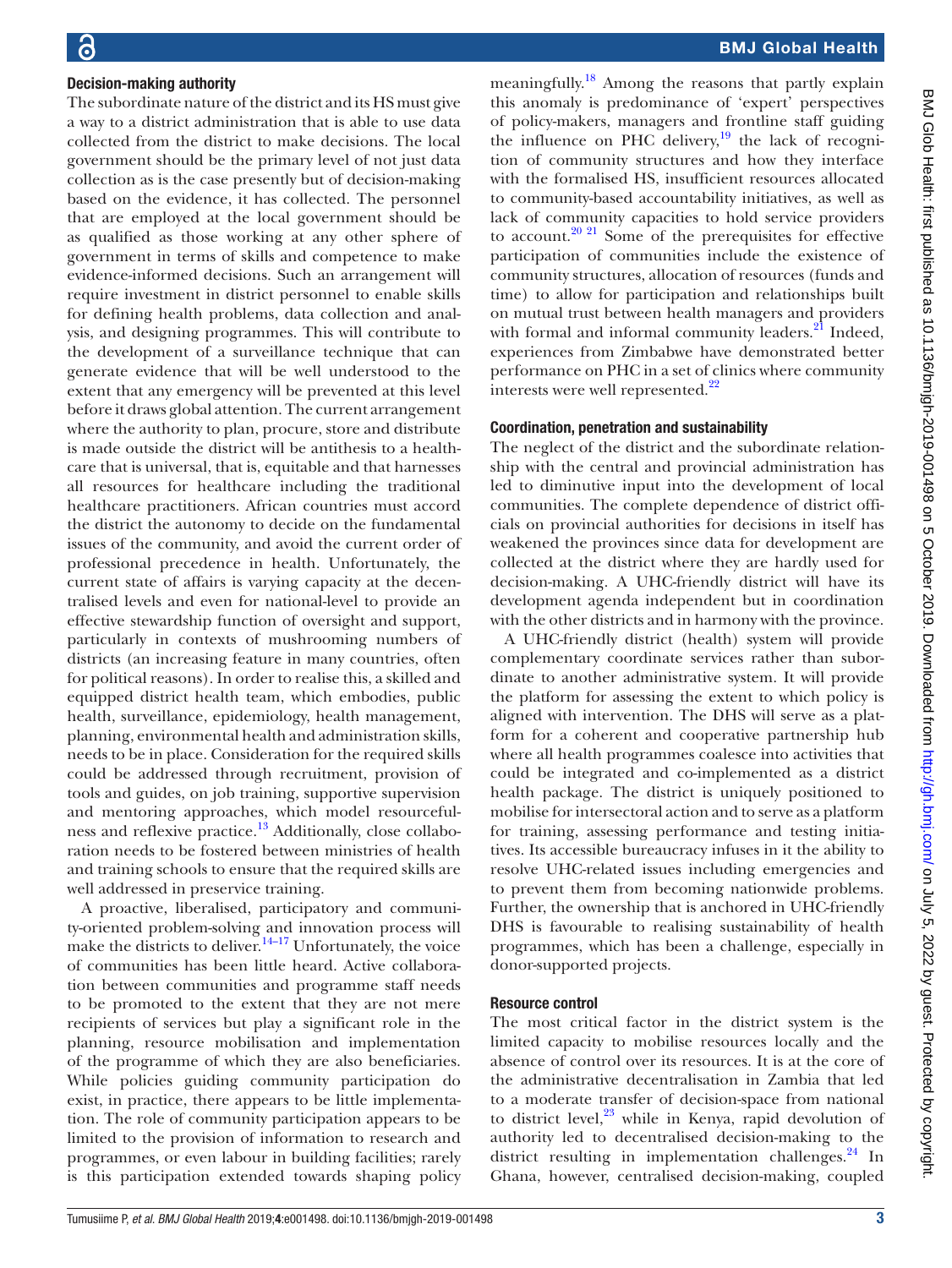# BMJ Global Health

with incomplete fiscal decentralisation concentrated health decision-making authority at the centre with the district as a mere appendage.<sup>[16](#page-5-14)</sup> In many African countries, it is politically expedient to decentralise, and often to split districts to small entities with little definition of responsibilities or the means for carrying such responsibilities through, thus, further weakening the system. It may not, therefore, be enough to decentralise the structure, more important is to legislate the relationship between the district and the centre. The decision to devolve power to the periphery is always contentious in all countries as politics, power distribution and ethnoreligious factors play a role. Yet, UHC can only succeed when the district system is allowed to take the centre stage in its own health service delivery. A UHC-friendly DHS will have the autonomy to harness local knowledge and skills for institutionalised health service delivery that is inclusive and equitable and to develop the human resource base that aligns with its health and administrative needs. The supply chain management will reflect the health needs of the district population. In as much as it will be idealistic to propose complete retention of the district's resources for the development of the district including health, it is realistic to expect a district to retain a proportion of its revenues for its development plans. $25-27$ 

Examples from Nigeria, Kenya and Ghana<sup>[28 29](#page-5-16)</sup> demonstrate the detriment to the district service delivery when domestic budget allocation to the district only pays the personnel salaries, while development partners fund core activities for which the districts exist. The external funders have the liberty to select what activities to fund to the exclusion of others no matter how critical. $3031$ 

# Development initiative

While perceptions of weaknesses in district-level leader-ship have prompted calls to strengthen these capacities,<sup>[32](#page-5-18)</sup> limited attention has been given to the systemic reasons behind these weaknesses. The approach to DHS management and leadership capacity strengthening to date has been predominantly on increasing sufficient numbers and competencies of district managers. What is needed is a typology of leadership, which is focused on creative actions to promote development, $14$  can embrace novelty and uncertainty, network-building and systems thinking. It is not only individual competencies, but leadership patterns that are integrally linked to the overall organisation of the system. $26$  Alongside, there is a need to address the systemic weaknesses that impact on the management capacity of district health managers so as to engender creativity and promote innovation and learning[.14](#page-5-6)

#### Management skills

Highly skilled managers are required for local government administration but unfortunately, transfers to or employment by the local government are seen as punitive, yet the implementation of the most complex health programmes is done at the district. Skilful managers will harness resources, define priorities and plan how

BMJ Glob Health: first published as 10.1136/bmjgh-2019-001498 on 5 October 2019. Downloaded from http://gh.bmj.com/ on July 5, 2022 by guest. Protected by copyright BMJ Glob Health: first published as 10.1136/bmjgh-2019-001498 on 5 October 2019. Downloaded from <http://gh.bmj.com/> on July 5, 2022 by guest. Protected by copyright

resources will be allocated to achieve maximum benefit. A UHC-friendly DHS will be competitive with the other spheres of government in attracting highly skilled professionals to its workforce. The DHS should have the capacity to manage the supply chain, social communication and marketing, evidence-based decision-making, resource management and accountability process.

- a. The current system of warehousing health commodities in some provincial store is contributory to lack of access. Every district should manage its supply chain system in coordination and not in subordination to the other spheres of administration. This approach will enable a UHC, which is responsive and localised enough, to be accessible to the local population. The current approach of a central procurement system for all districts has the negative effect of creating a uniform problem, such as the shortage of the same commodity nationwide, making accessibility an issue and UHC a mirage.
- b. Social communication and marketing skills are becoming popular for communicating health messages. The district should have the skills to manage its communication system for marketing its resources (tourism, utilities and relative advantage) including health education, mobilisation and advocacy. A district should be able to market to the world that 'for the past 5 years, there has not been a single cholera episode in our district because 90% of taxable adults paid their tax and the district authorities use it for water provision'. The present arrangement does not allow the districts to speak for themselves but to rely on the central government to speak on their behalf. The inability of several countries to increase the enrolment rate into the community health insurance scheme is partly due to an inability to communicate and market the scheme. Concepts of equity take a different meaning if not conveyed appropriately to the audience.
- c. Evidence-based decision-making ability should be at the service of the local government HS. The DHS provides opportunities for learning about policy performance that is made at the centre and passed down to the district for implementation. At the moment personnel often swarm the local government at specific seasons or for the specific purpose of data collection, incorporating field assistants from local government as guides and enumerators. The data are then centrally collated, analysed and interpreted to suit authorities outside the district. The district should have adequate skills for collecting, retrieving and using data for decision-making and serving as a repository of the district health data. Database for district planning should remain in the district.
- d. Transparency and accountability are a commonly cited local government problem. An empowered district provides social accountability mechanisms for performance. Performance is easily noticed and impact on community immediately visible. Integrated people-centred healthcare means putting the needs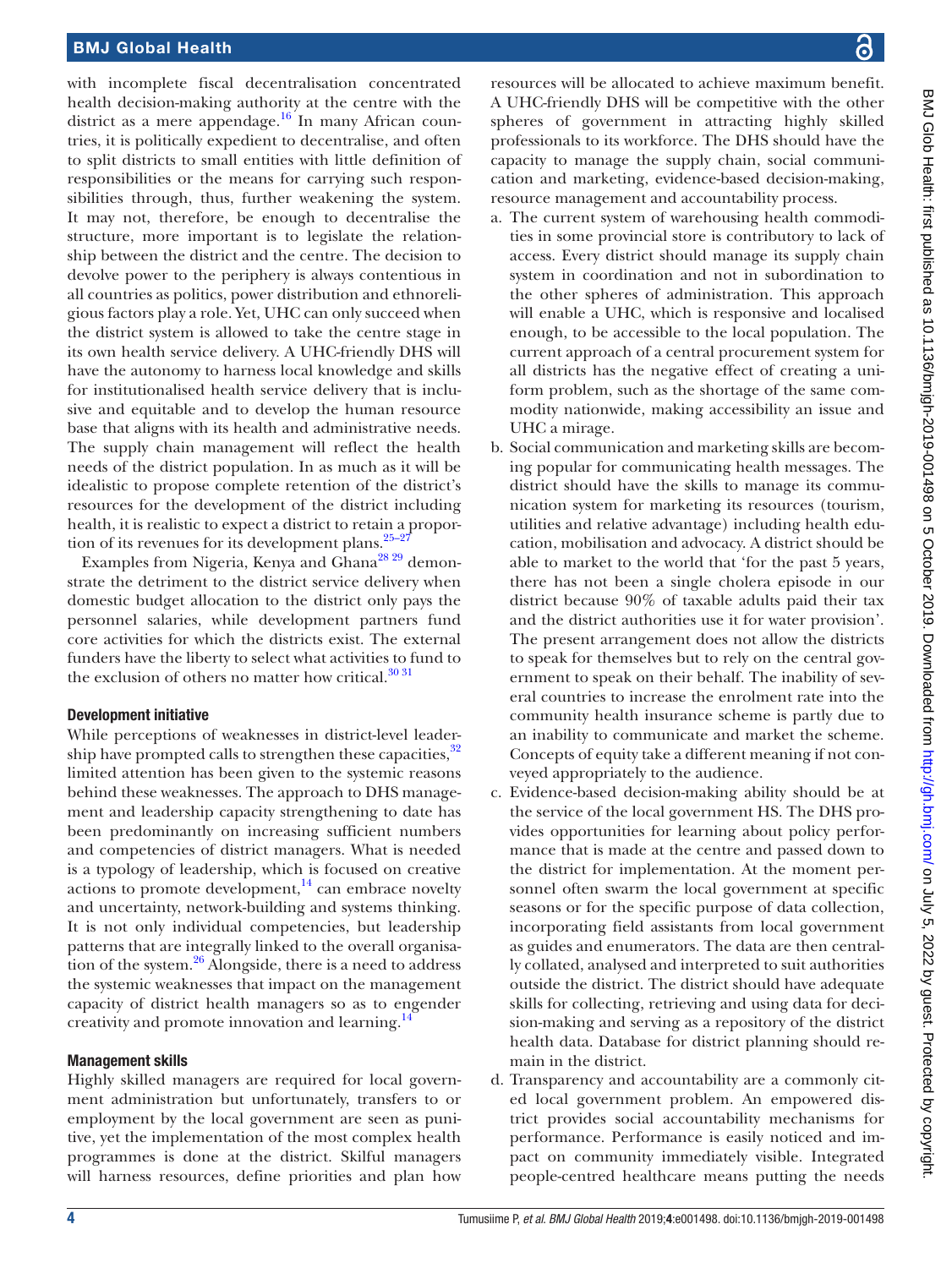of people and communities, not diseases, at the forefront, and enabling them to take charge of their own health. The UHC-friendly DHS will seek a balance between being accountable to the superordinate HS (ie, national to regional to district structures), and social accountability to the community. These two modes of accountability naturally oppose one another because bureaucratic accountability is an 'accountability for control' (focused upwards on compliance, standards and sanctions), whereas social accountability tends to be an 'accountability for improvement' (ie, focused downwards on learning and feedback).<sup>33</sup> A linear implementation, which is the hallmark of the closed systems, is giving way to a more participatory approach. However, the pull towards benchmarking and uniformity constitute a major drawback.<sup>34</sup> Programmes often sacrifice process sustainability for results-driven global health agendas that are dependent on checks and balances of monitoring financial inputs.[35](#page-5-22)

e. Training and capacity-strengthening initiatives have never been sustainable. Case studies from Niger, Zimbabwe and Guinea<sup>17 36</sup> have shown the limited success of managerial capacity strengthening interventions when programmes are vertically introduced, with toolbox approaches, even while programme achievements are recorded in the short-term. Furthermore, hierarchical, top–down practices and behaviours get reproduced by managers and frontline staff towards patients (such as ordering people, rudeness and impatience) $37$  all of which are incongruous with DHS but as mentioned earlier the origin of the district administration was neither consultative nor service-oriented. However, restructuring it is essential to enable it to function optimally to the benefit of UHC.

Sub-Saharan Africa can take a cue from Thailand that, in spite of its low gross national income per capita, took the bold step in the 1970s to reform its district system as a prelude to UHC in later years. Thailand invested in district-level infrastructure through deliberate policy to train the district health workforce, recruit and distribute all cadres of personnel. Following this, targeted insurance schemes were introduced to ensure equitable access to healthcare until UHC was implemented in  $2002.^{38\,39}$ 

# **CONCLUSION**

The current DHS that served the colonial administration's mobilisation of the resource from the hinterland to the central government is too authoritarian and ill-equipped to anchor UHC. A reform that takes into consideration the characteristics, powers and functions of the district system, as, for example, articulated in the South Africa Local Government administration $40$  is likely to be an effective system for anchoring UHC. DHS at the local level should be built around communities of people who share the same ecological environment, disease and cultural epidemiology and therefore, have evolved a common response to reducing its deleterious effect on

their health. Three strategic shifts would be beneficial namely (1) reconceiving accountability and putting the needs of the people and communities at the fore front, (2) engendering adaptive leadership and restructuring the district governance to have autonomy to grow and control resources and (3) authority to enforce compliance with local expressions of needs and norms that are non-repugnant to social justice and the constitution. A critical aspect will be to rebalance the tensions between the bureaucratic accountability, which exists within the formalised organisation of the HS (ie, national to regional to district structures), and the social accountability, which exists to the community.

A UHC-friendly district will serve as a coordinate service provision sphere rather than a subordinate system to the provinces. However, the political, economic and power interest in district reform is so contentious that a neutral body as the WHO will be in the best position to initiate a regional dialogue to reform the district system for UHC implementation.

Contributors PT and AK contributed to the conceptualisation of the study; OBA and JN-O led the drafting of the manuscript and all authors contributed to the review of the literature and drafting of the manuscript. All authors reviewed and approved the final manuscript.

Funding The authors have not declared a specific grant for this research from any funding agency in the public, commercial or not-for-profit sectors.

Competing interests None declared.

Patient consent for publication Not required.

Provenance and peer review Not commissioned; externally peer reviewed.

Data availability statement No additional data are available.

Open access This is an open access article distributed in accordance with the Creative Commons Attribution Non Commercial (CC BY-NC 4.0) license, which permits others to distribute, remix, adapt, build upon this work non-commercially, and license their derivative works on different terms, provided the original work is properly cited, appropriate credit is given, any changes made indicated, and the use is non-commercial. See: <http://creativecommons.org/licenses/by-nc/4.0/>.

#### ORCID iDs

Prosper Tumusiime <http://orcid.org/0000-0001-6899-824X> Juliet Nabyonga-Orem<http://orcid.org/0000-0002-1061-8678>

#### **REFERENCES**

- <span id="page-4-0"></span>1. International Conference on primary health care and health systems in Africa. *Ouagadougou Declaration on primary health care and health systems in Africa: achieving better health for Africa in the new millennium*. Ouagadougou - Burkina Faso, 2008.
- 2. World Health Organisation. *Report of the meeting on strengthening district health systems based on primary health care*. Harare-Zimbabwe: Interregional Meeting on Strengthening District Health Systems, 1987.
- 3. Who regional office for Africa. *Atlas of African health statistics 2016: health situation analysis of the African region*. Brazzaville- Republic of Congo, 2016.
- 4. World Health Organisation. *World Health Report Health systems financing: The path to Universal Health Coverage*. Geneva - Switzerland, 2010.
- <span id="page-4-1"></span>5. Bossert T. Analyzing the decentralization of health systems in developing countries: decision space, innovation and performance. *[Soc Sci Med](http://dx.doi.org/10.1016/S0277-9536(98)00234-2)* 1998;47:1513–27.
- <span id="page-4-2"></span>6. Blaise P, Kegels G. A realistic approach to the evaluation of the quality management movement in health care systems: a comparison between European and African contexts based on Mintzberg's organizational models. *[Int. J. Health Plann. Mgmt.](http://dx.doi.org/10.1002/hpm.769)* 2004;19:337–64.